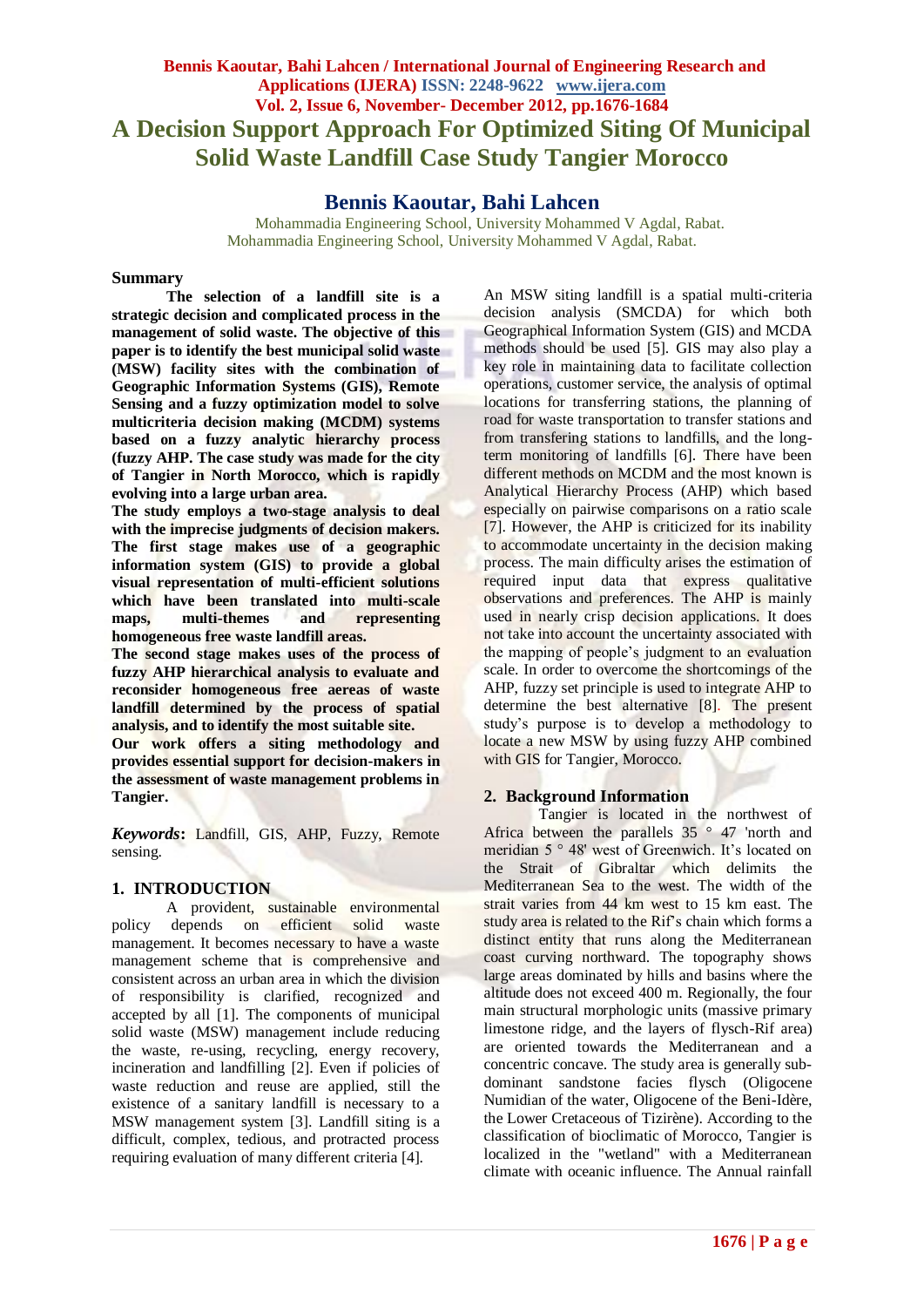varies between 600 and 700 mm. The wettest months are between the months of November and March. In general, temperatures remain clement in winter and mild in summer on both coasts and altitude. They rarely reach 5°C in January and the most common maxima of this month range from 14°C to 18°C. In summer, the atmosphere heats up significantly, the maximum temperatures most frequent in July range from 16  $\degree$  C to 23.1  $\degree$  C. Peaks of 30  $\degree$  C to 34  $\degree$  C can be reached a few days a year, but their frequency remains outstanding. Evapotranspiration is important, but still lower than the cumulative annual rainfall (evaporation> 450 mm / year calculated as a Turk). The study area enjoys very favorable air flow conditions and it's located in a very windy zone. It also benefits from thermal contrasts due to the proximity to cold sea areas (Mediterranean) and hot land masses (Morocco, Spain and the Sahara).Winds in the region are very frequent, moderate to severe.



According to the High Planning Commission of the Kingdom of Morocco, the total population of Tangier's Prefecture increased from 859,878 inhabitants in 2004 to 971,000 inhabitants in 2010. The majority and the largest portion of solid waste which are brought to the landfill are household waste (about 83%). The percentage of solid waste undergoing treatment is very low (9%).The current dump raises many problems inherent in its location within the new urban area and the pollution it generates.

# **3. Methodologie**

#### **3.1. Data Used**

In this work, satellite data was used for the latest situation on the land, we will use the latest data from the Landsat satellite. These images were taken between January and June 2011 from the ETM + (Enhanced Thematic Mapper Plus) data from Landsat. These images are multispectral mode with a spatial resolution of 30m with the possibility of improving the resolution after merging of multispectral bands with the panchromatic channel with 15m spatial resolution Images that were originally defined in WGS84 UTM projection

system. Geological maps: apart from land map, it was very appropriate to trace the lineaments (faults, fractures) as complementary data and that for having an overview of the study field. The treatment of directional filters is applied to data to enhance Landsat7 preferred directions namely North 0 $\degree$ , 45 $\degree$ North, 90<sup>°</sup> North and 135<sup>°</sup> North. Geological maps used at 1/50 000 (including Al-Manzla, Tangier, Ksar Es Sghir, Asilah) will serve to control the delay faults on different filters. In general, the classification of satellite imagery aims to produce thematic images, that is to say, images whose content does not represent a measurement but interpretation and categorization of the object's nature associated with the pixels. The use of ASTER images Gdem with 30m resolution allowed us to develop a Digital Terrain Model (DTM) which served as a basis for mapping the slopes and the exposure map.

The following table shows the different spectral bands of ETM + Landsat 7 satellite.

| Spectral bands                        | Wavelengt<br>h interval<br>$\mu$ m | Resolutio<br>n  |
|---------------------------------------|------------------------------------|-----------------|
| Band1 (blue)                          | $0,45-0,52$                        | 30 <sub>m</sub> |
| Band 2 (green)                        | $0.52 - 0.60$                      | 30 <sub>m</sub> |
| Band 3 (red)                          | $0,63 - 0,69$                      | 30 <sub>m</sub> |
| Band 4(near infrared)                 | $0,76 - 0.90$                      | 30 <sub>m</sub> |
| Band 5 (shortwave<br>infrared)        | $1,55 - 1,75$                      | 30 <sub>m</sub> |
| Band 6<br>(thermal)<br>infrared)      | $10.4 - 12.5$                      | 60 <sub>m</sub> |
| Band 7<br>(shortwave)<br>infrared)    | $2,08 - 2,35$                      | 30 <sub>m</sub> |
| Band $8$ (Visible + near<br>infrared) | $0.52 - 0.9$                       | 15 <sub>m</sub> |

Table 1 Spectral bands of ETM + Landsat 7 satellite

The table below shows the scene Landsat7 used in this work with the technical characteristics:

Table 2 Specifications of the scene Landsat7

| Sce<br>ne<br>Pat<br>h-<br>Ro<br>W | of<br>Date<br>acquisition | Capteu<br>r | Level<br>of<br>treatme<br>nt | Locatio<br>n |  |
|-----------------------------------|---------------------------|-------------|------------------------------|--------------|--|
| 201<br>/03<br>5                   | juin<br>18<br>2011        | ETM+        | L1G                          | Tanger       |  |

The methodological approach proposed is to establish a supervised classification of satellite images on the theme of land by the method of maximum likelihood (Maximum Likelihood).

This is a parametric method that is based on a normal distribution of data and that takes into account the variance of the data. In general, the classification of satellite imagery aims to produce thematic images, that is to say, images whose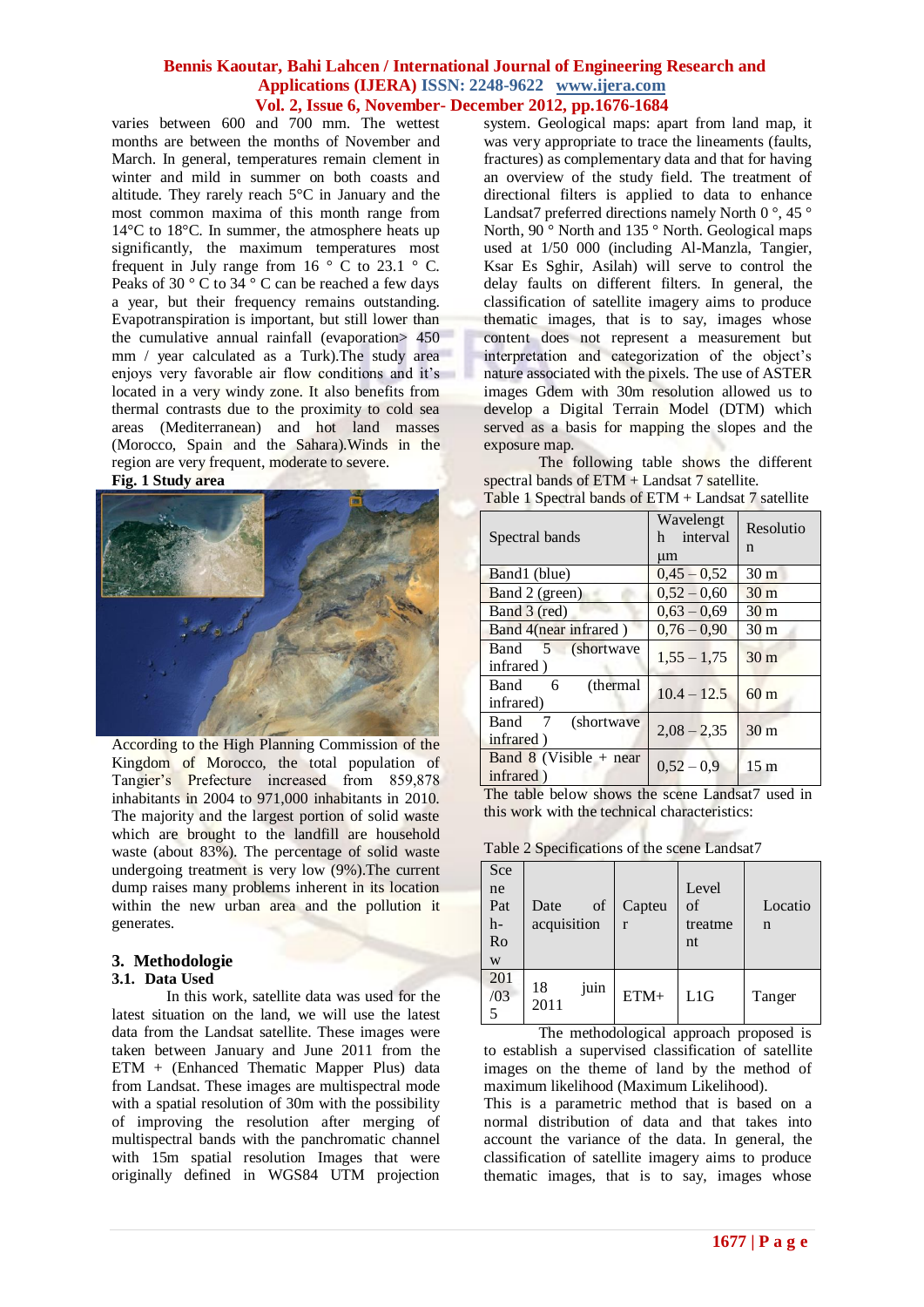content is no longer a measure but an interpretation and categorization of the nature of the objects associated with the pixels The following chart summarizes the main steps in this part of the supervised classification of images and the interpretation of apparent flaws. The rest of the criteria was done through digitizing the maps at different scales. The river system was extracted by digitizing topographic map at 1/50000. The lithostratigraphy was obtained from the digitization of the geological map at 1/1000000. Roads, highways, railways and airports have been obtained from digitizing map at 1/500000 issued by the National Agency of the Land Registry and Cadastral Mapping Direction of Mapping. The location of sites with biological interest has been provided by Tangier Delegation of the Waters and Forest as a form of a map at 1/50000. The delineation of archaeological sites was carried out by the Delegation of Cultural Ministry.

geology, topography, hydrological, climatology, land uses and socio-cultural. Among many aspects which have to be considered in site selection, it is important to take into account most of these criteria and to weight them objectively. In this study, subcriteria were standardized in a common interval of 0 to 10. These weights are based on the results of a questionnaire of professionals as well as data reproduced in the literature.

Geology: this criterion was presented by soil permeability and faults. The faults have great importance because of their influence on groundwater [9]. A score of 10 was attributed to the faults of 200 m or more, while a ranking value of 0 was assigned to the faults of 100 m or less. The criteria used are classified into six main categories, as shown in Figure 2: the geology, topography, hydrological, climatology, land uses and sociocultural. Among many aspects which have to be considered in site selection, it is important to take into account most of these criteria and to weight them objectively.





#### **3.2. Evaluation Criteria**

In the case study and as mentioned earlier, there are no specific criteria for selecting landfill sites. The criteria used in this study were based on criteria derived from literature review with some adjustments to locally desired priorities and requirements. The criteria used are classified into six main categories, as shown in Figure 2: the In this study, sub-criteria were standardized in a common interval of 0 to 10. These weights are based on the results of a questionnaire of professionals as well as data reproduced in the literature.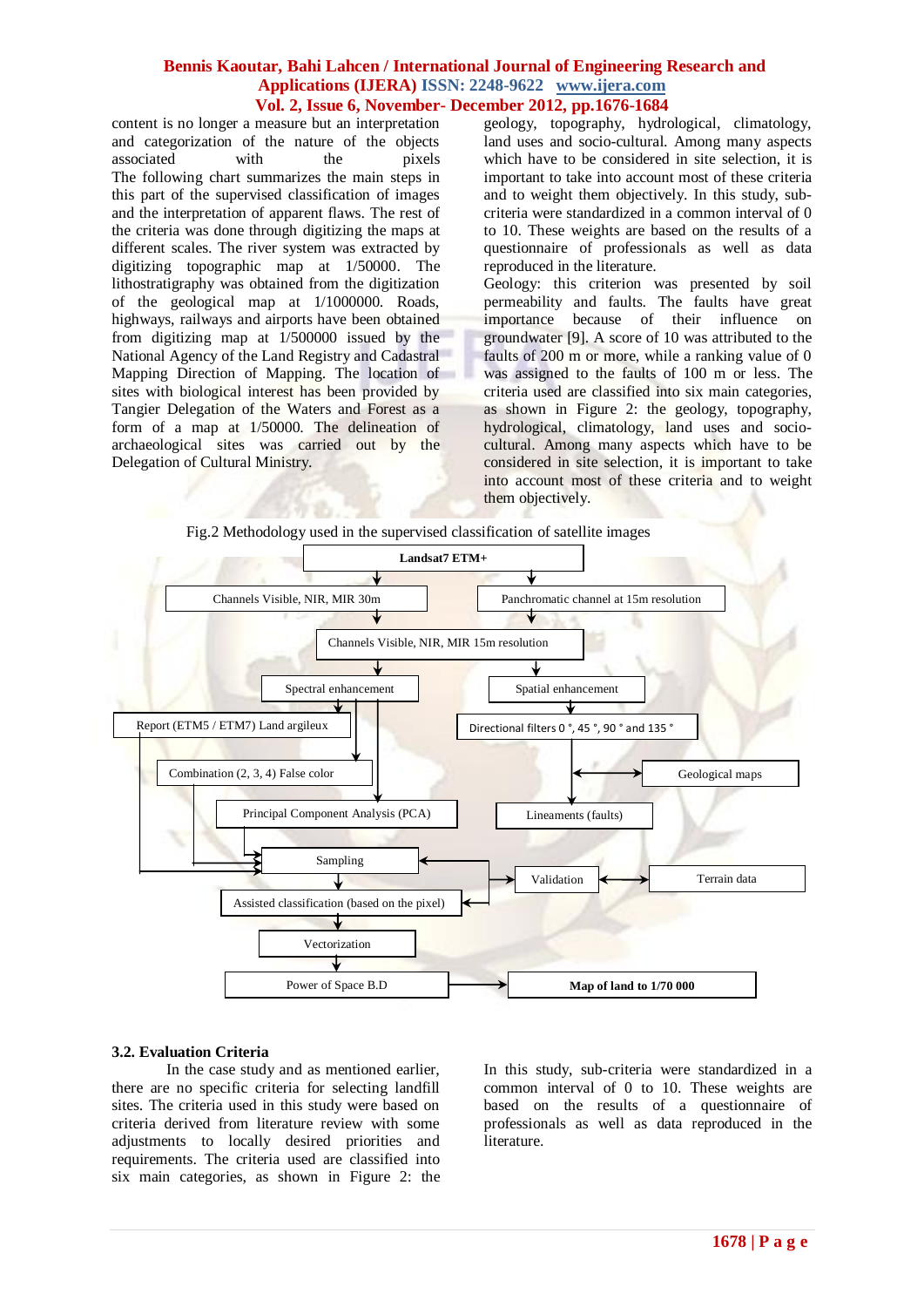Geology: this criterion was presented by soil permeability and faults. The faults have great importance because of their influence on groundwater [10], [11]. A score of 10 was attributed to the faults of 200 m or more, while a ranking value of 0 was assigned to the faults of 100 m or less.

Soil permeability: the karst formations and sandy soils were considered unwanted areas for the implementation of a landfill, so we assigned a rank value of 0. Clay and shale were considered optimal for location implantation of a landfill, with a ranking value of 10.

Topography: the slope is one of the first criteria conditioning the location of a landfill [12]. Very steep slopes will lead to higher costs of excavation [13]. A value of 0 was assigned to a slope greater

than 45% while the value of 10 was attributed to land with slopes less than 5%.

Hydrology: in this study, hydrology was presented by the proximity to groundwater, the drainage and proximity to surface water. The value 0 was assigned a distance less than 300 m while the value 10 was assigned at a distance greater than 500 m. Climatology: it was made based on the implantation sites that landfill shouldn't be exposed to wind [14]. The morphology of the site and frequency of wind direction in Tangier were taken into account. Land Uses: the adopted criteria for spaces reserved

for agriculture, forest areas and protected areas of rank values ranging from 0 to 10 see table 1. Socio-cultural: seven sub criteria selected are current and projected urban areas, main roads, rural roads, airports, railways and archaeological sites.

| Sub-criteria        | Unit        | $\mathbf{0}$  | $\mathbf{1}$ | $\overline{c}$ | 3         | $\overline{\mathcal{A}}$ | 5         | 6             | $\overline{7}$  | 8             | 9              | 10                   |
|---------------------|-------------|---------------|--------------|----------------|-----------|--------------------------|-----------|---------------|-----------------|---------------|----------------|----------------------|
| Lithologie          |             | Sand<br>Grave |              | Fin<br>Sand    |           | Clay                     |           | Sand<br>Stone |                 | Limesto<br>ne |                | Schist               |
| Tectonique          | M           | 100           | 110          | 120            | 130       | 140                      | 150       | 160           | 170             | 180           | 190            | 200                  |
| Land slope          | M           | >45           | $45 - 50$    | $40 - 45$      | $35 - 40$ | $30 - 35$                | $25 - 30$ | $20 - 25$     | $15 -$<br>20    | $10 - 15$     | $15 - 5$       | $<$ 5                |
| Ground water        | $\mathbf M$ | $<$ 300       | 320          | 340            | 360       | 380                      | 400       | 420           | 440             | 460           | 480            | >500                 |
| Surface water       | M           | $<$ 300       | 320          | 340            | 360       | 380                      | 400       | 420           | 440             | 460           | 480            | >500                 |
| Wind direction      |             | P             | P            | N              | <b>NE</b> | E                        | <b>SE</b> | S             | SO              | $\Omega$      | N <sub>O</sub> | N                    |
| Protected areas     | M           | < 500         | 550          | 600            | 650       | 700                      | 750       | 800           | 850             | 900           | 950            | >100<br>$\Omega$     |
| Agriculture areas   | M           | $<$ 300       | 320          | 340            | 360       | 380                      | 400       | 420           | 440             | 460           | 480            | $>500$               |
| Forest areas        | M           | $<$ 300       | 320          | 340            | 360       | 380                      | 400       | 420           | 440             | 460           | 480            | >500                 |
| Urbain settlements  | M           | $<$ 500       | 550          | 600            | 650       | 700                      | 750       | 800           | 850             | 900           | 950            | >100<br>$\Omega$     |
| Main road           | M           | 300           | 400          | 500            | 600       | 700                      | 800       | 900           | 100<br>$\Omega$ | 1100          | 1200           | 1300                 |
| Rural road          | M           | 100           | 200          | 300            | 400       | 500                      | 600       | 700           | 800             | 1000          | 1100           | 1200                 |
| Highway             | M           | 500           | 600          | 700            | 800       | 900                      | 1000      | 1100          | 120<br>$\Omega$ | 1300          | 1400           | 1500                 |
| Aerport             | M           | $300$<br>0    | 3200         | 3400           | 3600      | 3800                     | 4000      | 4200          | 440<br>$\Omega$ | 4600          | 4800           | $>500$<br>0          |
| Railroad            | M           | $<$ 300       | 320          | 340            | 360       | 380                      | 400       | 420           | 440             | 460           | 480            | >500                 |
| Archeological sites | M           | $<$ 500       | 550          | 600            | 650       | 700                      | 750       | 800           | 850             | 900           | 950            | >100<br>$\mathbf{0}$ |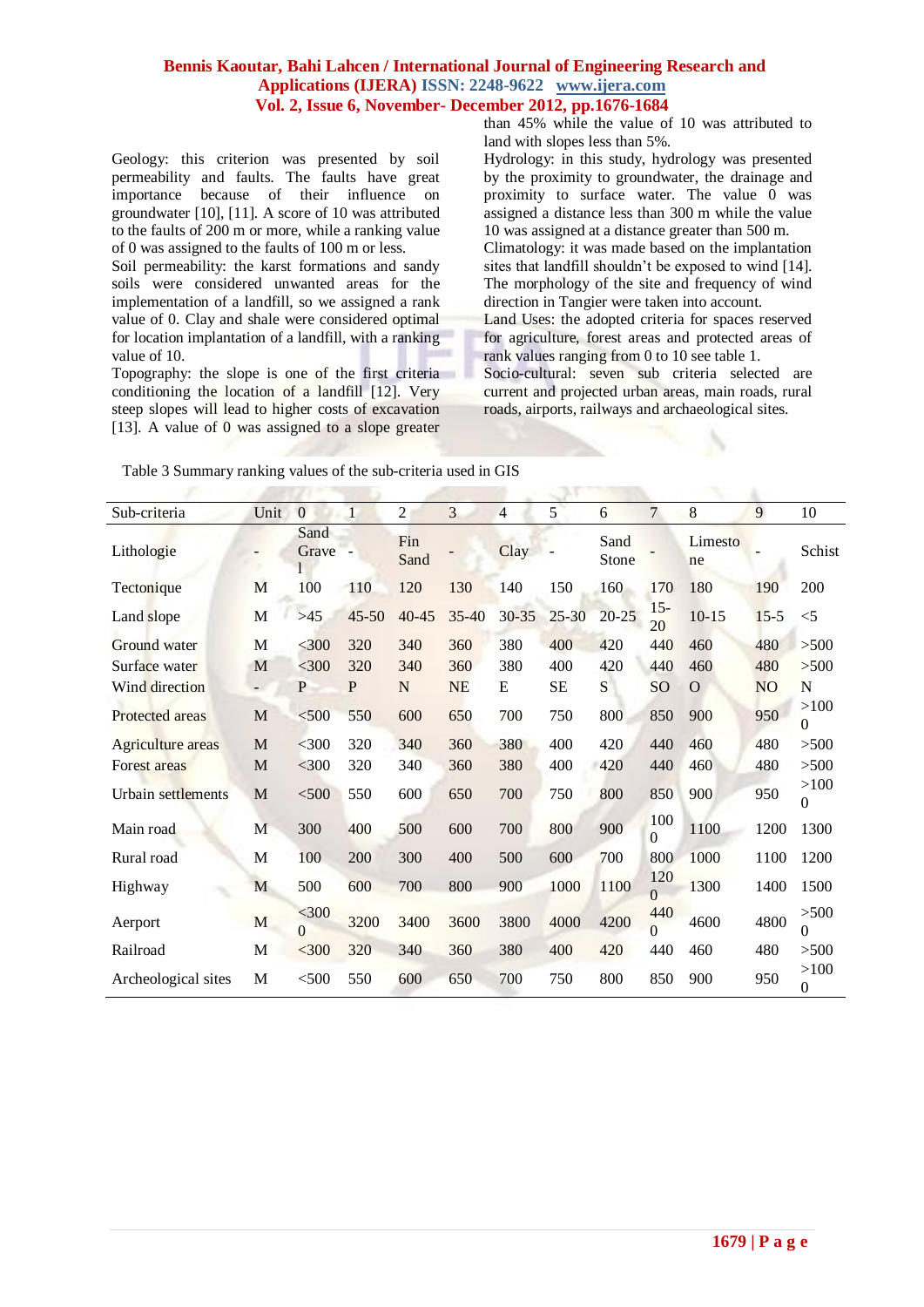Fig.3 Schematic diagram for modeling the siting of a landfill in Tangier

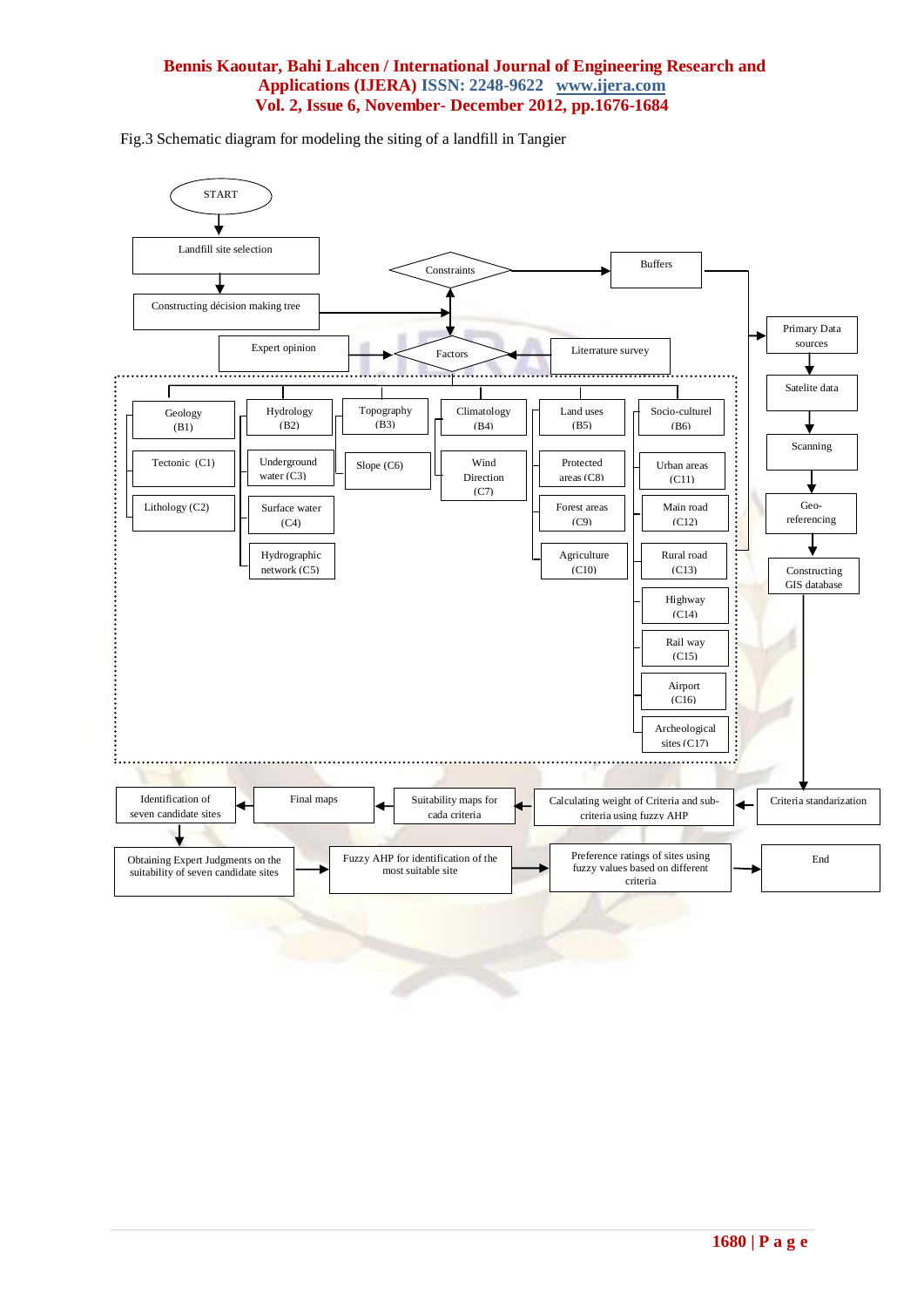# **4. FUZZY AHP FOR LANDFILL SITING**

Uncertainty is a major concept in our daily life. Fuzzy sets and fuzzy logic can provide an approach to address this concept. In recent years, fuzzy logic has been successfully applied in a variety of disciplines, including weather forecasting, image processing, nuclear reactor control, process control, biomedical, synchronization and automatic in many areas research [13], [14]. Fuzzy sets have been applied as an important tool for representing and handling uncertainty in various situations [15]. A fuzzy set is a class of objects with a continuum of degrees of membership. In the literature, the triangular and trapezoidal fuzzy numbers are generally more used to capture the imprecision of the parameters. In this work, we use triangular fuzzy numbers to represent a fuzzy number such that  $F =$  ${X, \mu_F(x), X \in R}$ , where X takes its value in R, - $\infty \le x \le +\infty$  and  $\mu_F(x) \in [0,1]$ . A fuzzy number is denoted by  $M = (a, b, c)$ .

With  $a \le b \le c$ , the triangular membership functions:

 $\mu_{F(x)} =$  $\overline{\mathcal{L}}$  $\mathbf{I}$  $\mathbf{I}$ ł  $\begin{cases} 0 & x < a \\ x - a & \end{cases}$  $\frac{b-a}{c-x}$  $a < x < b$  $c-b$  $b < x < c$ 0  $x > c$ 

By defining the confidence interval of level  $\alpha$ , which is a reliable interval, a triangular fuzzy number is characterized as follows:  $\forall \alpha \in [0,1]$ 

 $\widetilde{M}_\alpha = [a^\alpha, c^\alpha] = [(b-a)\alpha + a, -(c-b)\alpha + c]$ The procedure of fuzzy AHP is presented as follows [16], [17], [18], [19].

Step 1: Compare the scores of performance by using fuzzy numbers  $(\tilde{1}, \tilde{3}, \tilde{5}, \tilde{7}, \tilde{9})$ 

Step 2: Construct the fuzzy comparison matrix  $\check{A}$   $(a_{ij})$  as follows:

$$
\tilde{A} = \begin{bmatrix}\n1 & \tilde{a}_{12} & \cdots & \tilde{a}_{1n} \\
\tilde{a}_{21} & 1 & \cdots & \tilde{a}_{2n} \\
\vdots & \vdots & \ddots & \vdots \\
\tilde{a}_{n1} & \tilde{a}_{n2} & \cdots & 1\n\end{bmatrix}
$$
\n
$$
a_{ij} \begin{Bmatrix}\n1 & \tilde{a}_{12} & \cdots & \tilde{a}_{2n} \\
\tilde{a}_{21} & 1 & \cdots & \tilde{a}_{2n} \\
\vdots & \vdots & \vdots & \vdots \\
\tilde{a}_{n2} & \cdots & 1 & \tilde{a}_{2n}\n\end{Bmatrix}
$$
\n $i = j$ 

 $\check{1}, \check{3}, \check{5}, \check{7}, \check{9}$  or  $\check{1}^{-1}, \check{3}^{-1}, \check{5}^{-1}, \check{7}^{-1}, \check{9}^{-1}$  $i \neq j$ Step 3: find the eigenvalues. An eigenvalue  $\lambda$  is a fuzzy number found from  $\check{A}\check{x} = \check{\lambda}\check{x}$  (1)

 $\check{A}$  matrix with fuzzy n  $\times$  n containing fuzzy numbers has  $\check{a}_{ii}$  and  $\check{x}$  is an eigenvector containing fuzzy numbers  $\tilde{x}_i$ . Referring to the cut  $\alpha$ , Equation 1 is equivalent to :

 $\left[\bar{\alpha}_{i1l}^{\alpha} \tilde{x}_{1l}^{\alpha}, \tilde{\alpha}_{lu}^{\alpha} \tilde{x}_{1u}^{\alpha}\right] + \cdots + \left[\tilde{\alpha}_{inl}^{\alpha} \tilde{x}_{nl}^{\alpha}\right] =$  $[\lambda \tilde{x}_{il}^{\alpha}, \lambda \tilde{x}_{iu}^{\alpha}]$  With  $\tilde{A} = [\tilde{a}_{ij}]$ ;  $\tilde{x} = (\tilde{x}_1, ..., \tilde{x}_n)$  $\check{a}_{ij}^{\alpha} = \left[ \check{a}_{ijl}^{\alpha}, \check{a}_{iju}^{\alpha} \right]$ ;  $\check{x}_{i}^{\alpha} = \left[ \check{x}_{il}^{\alpha}, \check{x}_{iu}^{\alpha} \right]$ ;  $\check{\lambda}^{\alpha} = [\lambda_l^{\alpha}, \lambda_u^{\alpha}]$  (2)  $\lambda^{\alpha} = [\lambda_{l}^{\alpha}, \lambda_{u}^{\alpha}]$  (2)<br>For  $0 \le \alpha \le 1$  and for all i, j, i = 1,2, ..., n, j = 1,2, ..., n.

The index of optimism  $\mu$  is a convex combination (Lee et al, 1999) defines as follows:

 $\check{a}_{ij}^{\alpha} = \mu a_{iju}^{\alpha} + (1 - \mu) a_{ijl}^{\alpha} \ \forall \mu \in [0, 1] \ (3)$ As  $\alpha$  is fixed, the following matrix is obtained

|                                         |                              | a12             |          | $\check a_{1n}$  |
|-----------------------------------------|------------------------------|-----------------|----------|------------------|
| $\tilde{ }$<br>$\overline{\phantom{m}}$ | $\check a_{21}$              |                 | $\cdots$ | $\check{a}_{2n}$ |
|                                         | $\cdots$<br>$\check{a}_{n1}$ | $\check a_{n2}$ | $\cdots$ |                  |

The eigenvector is calculated by fixing the value of μ and by identifying the maximum eigenvalue Step 4: determine all weights.

#### **5. RESULTS AND DISCUSSION**

GIS-based approach provides a digital data bank for long-term monitoring of the site and reduces the time and cost of site selection. ARCGIS 9.3 was used for the preparation of thematic maps [20]. The resulting maps are shown in Figure 4. Fig.4 thematic maps obtained (1) Topography (2)

Climatology (3) Hydrology (4) Socio-cultural (5) Geology (6) Land uses



The overlay of thematic maps allowed us to select 41 potential sites that meet the diverse geological, topographical, hydrological, climatological, land use and socio-cultural criteria.

Fig.5 sites suitables for landfill siting



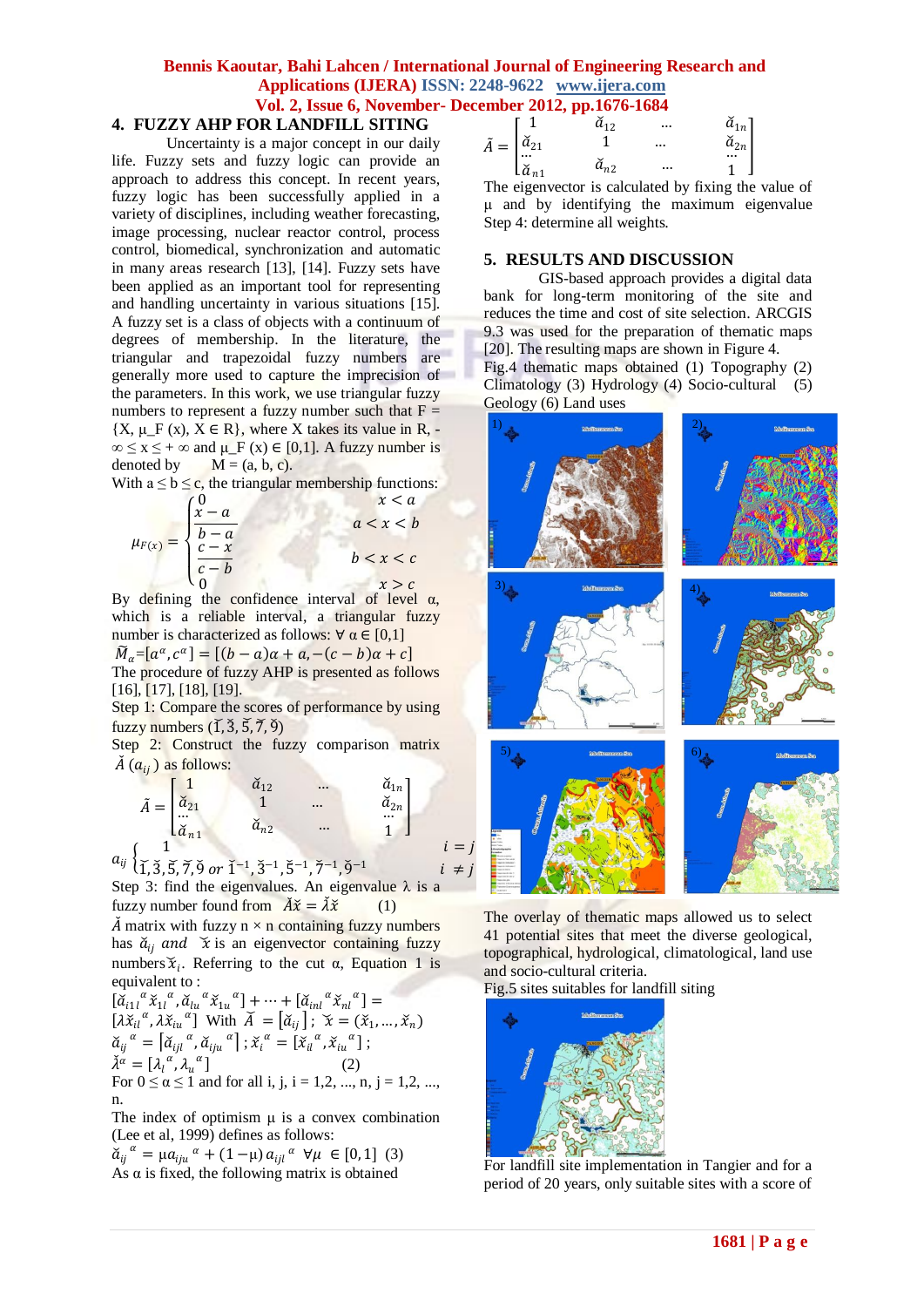10 and a minimum area of 50 hectares were selected, this choice is based on the quantity of waste generated, the height of landfill and compaction rates. The quantity of waste is closely linked to population ratio and the production of waste. The calculation result gave an area of about 35,5 ha, This area has been increased by over 30% to cover the infrastructure needs annexes for the landfill areas. We will retain a total area of 50ha. These sites, despite their selection in the same category (sites appropriate), have different characteristics. The classification of these sites, the better to less favorable will be performed by the Fuzzy AHP. We selected seven sites suitable that will undergo a multi-criteria analysis based on the FUZZY AHP. For the description of each of these areas, we used information extracted from the GIS, The lower and upper bounds of fuzzy numbers while respecting the value of  $\alpha$  is defined from equation (2).

For  $\alpha = 0.5$  and  $\mu = 0.5$  the results of this analysis are summarized in the following tables [19]:

Table 4 The fuzzy comparison matrix of criteria with respect to the overall objective

|   | B1      | B <sub>2</sub>            | B <sub>3</sub>       | <b>B4</b>                         |                              | B5 B6 Eigenvecto                                                                 | Weig  |
|---|---------|---------------------------|----------------------|-----------------------------------|------------------------------|----------------------------------------------------------------------------------|-------|
| В | ĭ       |                           |                      |                                   |                              | $\check{9}^{-1}$ $\check{5}$ $\check{7}^{-1}$ $\check{9}^{-1}$ $\check{5}$ 0.041 | 0,025 |
| В | $\zeta$ |                           |                      |                                   |                              | $\check{1}$ $\check{9}$ $\check{9}$ $\check{9}$ $\check{9}$ 0.704                | 0,445 |
| B |         | $\zeta^{-1}$ $\zeta^{-1}$ | $\check{1}$          | $\check{7}^{-1}$ $\check{9}^{-1}$ |                              | 50.017                                                                           | 0,011 |
| B | ž,      | $\check{q}-1$             | Ť.                   |                                   | $\check{1}$ $\check{9}^{-1}$ | 70.075                                                                           | 0,048 |
| В | ğ       | ğ                         | ğ                    | ğ                                 | $\check{1}$                  | $\check{9}$ 0,704                                                                | 0,445 |
| B |         | $5 \ 9^{-1}$              | $\check{\mathsf{r}}$ |                                   |                              | $\check{7}^{-1}$ $\check{9}^{-1}$ 1 0.041                                        | 0,026 |

The fuzzy comparison matrices sub criteria C1 to C17 against the criteria B1, B2, B3, B4, B5, B6 are represented by the tables of 4 to 7.

Table 5 The fuzzy comparison matrix of the subcriteria with respect to criterion B1

| B1             | CI              | Eigenvector Weight |       |
|----------------|-----------------|--------------------|-------|
| C <sub>1</sub> |                 | 0.990              | 0.874 |
| $\Gamma$       | $\check{7} - 1$ | 0,143              | 0,126 |

Table 6 The fuzzy comparison matrix of the subcriteria with respect to criterion B2

| <b>B</b> <sub>2</sub> | C <sub>3</sub> | C4                |   | C5 Eigenvector Weight  |       |
|-----------------------|----------------|-------------------|---|------------------------|-------|
| C <sub>3</sub>        |                | $\mathbf{a}^{-1}$ |   | $\check{7}^{-1}$ 0.057 | 0,046 |
| C <sub>4</sub>        | ğ              | $\mathbf{1}$      | ğ | 0.976                  | 0,786 |
| C <sub>5</sub>        | ř              | $\mathsf{d}^{-1}$ |   | 0.209                  | 0.168 |

Table 7 The fuzzy comparison matrix of the subcriteria with respect to criterion B5

| <b>B5</b>       | C8                | C9 |   | C10 Eigenvector | Weight |
|-----------------|-------------------|----|---|-----------------|--------|
| C8              |                   | ğ  | q | 0.795           | 0,480  |
| C9              | $\check{q}^{-1}$  |    |   | 0,429           | 0,260  |
| C <sub>10</sub> | $\mathbf{Q}^{-1}$ |    |   | 0,429           | 0,260  |

Table 8 The fuzzy comparison matrix of the subcriteria with respect to criterion B6

|                     | B6 C11              |             |                                     |                              |                                     |                                |    | C12 C13 C14 C15 C16 C17 Eigenvector Weight |       |
|---------------------|---------------------|-------------|-------------------------------------|------------------------------|-------------------------------------|--------------------------------|----|--------------------------------------------|-------|
|                     | C11 1               | ğ           | ğ,                                  | ğ,                           |                                     |                                |    | $\check{q}$ $\check{q}$ $\check{q}$ 0.763  | 0,257 |
|                     | $C12 \; 9^{-1}$     |             | $\check{1}$ $\check{5}$ $\check{5}$ |                              | $\check{7}^{-1}$                    |                                |    | $\check{7}^{-1}$ $\check{7}^{-1}$ 0,149    | 0,051 |
|                     | $C13 \; \v{9}^{-1}$ | č,          |                                     |                              | $\check{1}$ $\check{5}$ $\check{5}$ |                                |    | $\check{7}^{-1}$ $\check{7}^{-1}$ 0.747    | 0,252 |
| $C14 \; \v{9}^{-1}$ |                     | Ř.          |                                     | $5 \t 1$                     | $\check{7}$                         |                                |    | $\check{7}^{-1}$ $\check{7}^{-1}$ 0.315    | 0,106 |
|                     | $C15 \; \v{9}^{-1}$ | ĭ           | Ť.                                  | $\check{q}$ <sup>-1</sup>    |                                     |                                |    | $\check{1}$ $\check{7}$ $\check{7}$ 0.087  | 0,029 |
| $C16 \; \v{9}^{-1}$ |                     | ž           |                                     | $\check{1}$ $\check{9}^{-1}$ | $\check{7}$                         |                                |    | $\check{1}$ $\check{7}$ 0.423              | 0,142 |
| $C17 \; \v{9}^{-1}$ |                     | $\check{7}$ |                                     |                              |                                     | うううう ううしょう ういこう うんこう うんこう うんこう | ĭ. | 0.485                                      | 0,163 |

The fuzzy comparison matrices of alternatives with respect to seven criteria under C1 to C17 were performed, only one example of the 17 tables is given in Table 9.

|  |  | Table 9 The fuzzy comparison matrix of the            |  |  |
|--|--|-------------------------------------------------------|--|--|
|  |  | decision alternatives with respect to sub-criterionC1 |  |  |

| C <sub>1</sub> | S <sub>1</sub>       | S <sub>2</sub> | S <sub>3</sub>   | S4               | S5                        | S6               | S <sub>7</sub>        | Eigenvector Weight |       |
|----------------|----------------------|----------------|------------------|------------------|---------------------------|------------------|-----------------------|--------------------|-------|
| S <sub>1</sub> |                      | $\xi$ -1       | $\check{7}^{-1}$ | $\check{7}$      | $\check{3}$               | $\check{5}^{-1}$ | $\zeta$ -1            | 0.045              | 0,022 |
| S <sub>2</sub> | Š.                   | ĭ              | $\check{7}^{-1}$ | $\check{7}^{-1}$ | $\check{q}$ -1            | $\zeta^{-1}$     | $\zeta$ <sup>-1</sup> | 0,560              | 0,269 |
| S <sub>3</sub> | Ť                    | $\check{7}$    | $\tilde{l}$      | 7                | $\check{\mathbf{Q}}^{-1}$ | $\check{7}$      | $\delta^{-1}$         | 0,560              | 0,269 |
| S4             | ž                    | ž              | 7                | $\check{I}$      | $\check{\mathbf{Q}}^{-1}$ | $\frac{9}{7}$    | $\delta^{-1}$         | 0,221              | 0,106 |
| S <sub>5</sub> | $\widetilde{3}^{-1}$ |                |                  |                  | $\check{I}$               | ğ                | ğ                     | 0.560              | 0,269 |
| S <sub>6</sub> | ž                    | ž              | $\check{7}$      | ž                | 5                         |                  | $\delta^{-1}$         | 0,089              | 0,043 |
| S7             | 5                    | $\check{5}$    | ž                |                  | ŏ                         | ğ                |                       | 0.045              | 0,022 |

Table 10 Summary combination of priority weights: Sub-criteria of criterion B1

| B1                     | C1    | C <sub>2</sub> | Weight |
|------------------------|-------|----------------|--------|
| Weight<br>alternatives | 0,874 | 0,126          |        |
| S1                     | 0,022 | 0,297          | 0,057  |
| S <sub>2</sub>         | 0,269 | 0,297          | 0,273  |
| S <sub>3</sub>         | 0,269 | 0,166          | 0,256  |
| <b>S4</b>              | 0,106 | 0,098          | 0,105  |
| S <sub>5</sub>         | 0,269 | 0,015          | 0,237  |
| S <sub>6</sub>         | 0,043 | 0,098          | 0,050  |
| S7                     | 0,022 | 0,029          | 0,023  |
|                        |       |                |        |

|                              | Table 11 Summary combination of priority weights: |  |
|------------------------------|---------------------------------------------------|--|
| Sub-criteria of criterion B2 |                                                   |  |

| $\mathcal{S}$ uv-chicha oi chicholi Dz |                |                |                |        |  |  |  |  |
|----------------------------------------|----------------|----------------|----------------|--------|--|--|--|--|
| <b>B2</b>                              | C <sub>3</sub> | C <sub>4</sub> | C <sub>5</sub> | Weight |  |  |  |  |
| Weight<br>alternatives                 |                | 0,046 0.786    | 0,168          |        |  |  |  |  |
| S <sub>1</sub>                         | 0,009          | 0.018          | 0,018          | 0,018  |  |  |  |  |
| S <sub>2</sub>                         | 0,009          | 0.027          | 0,027          | 0,026  |  |  |  |  |
| S <sub>3</sub>                         | 0,451          | 0,037          | 0,037          | 0,056  |  |  |  |  |
| S4                                     | 0,045          | 0.037          | 0,037          | 0,037  |  |  |  |  |
| S5                                     | 0,017          | 0,405          | 0,405          | 0,387  |  |  |  |  |
| S6                                     | 0,451          | 0,070          | 0,070          | 0,088  |  |  |  |  |
| S7                                     | 0,017          | 0.406          | 0,406          | 0,388  |  |  |  |  |
|                                        |                |                |                |        |  |  |  |  |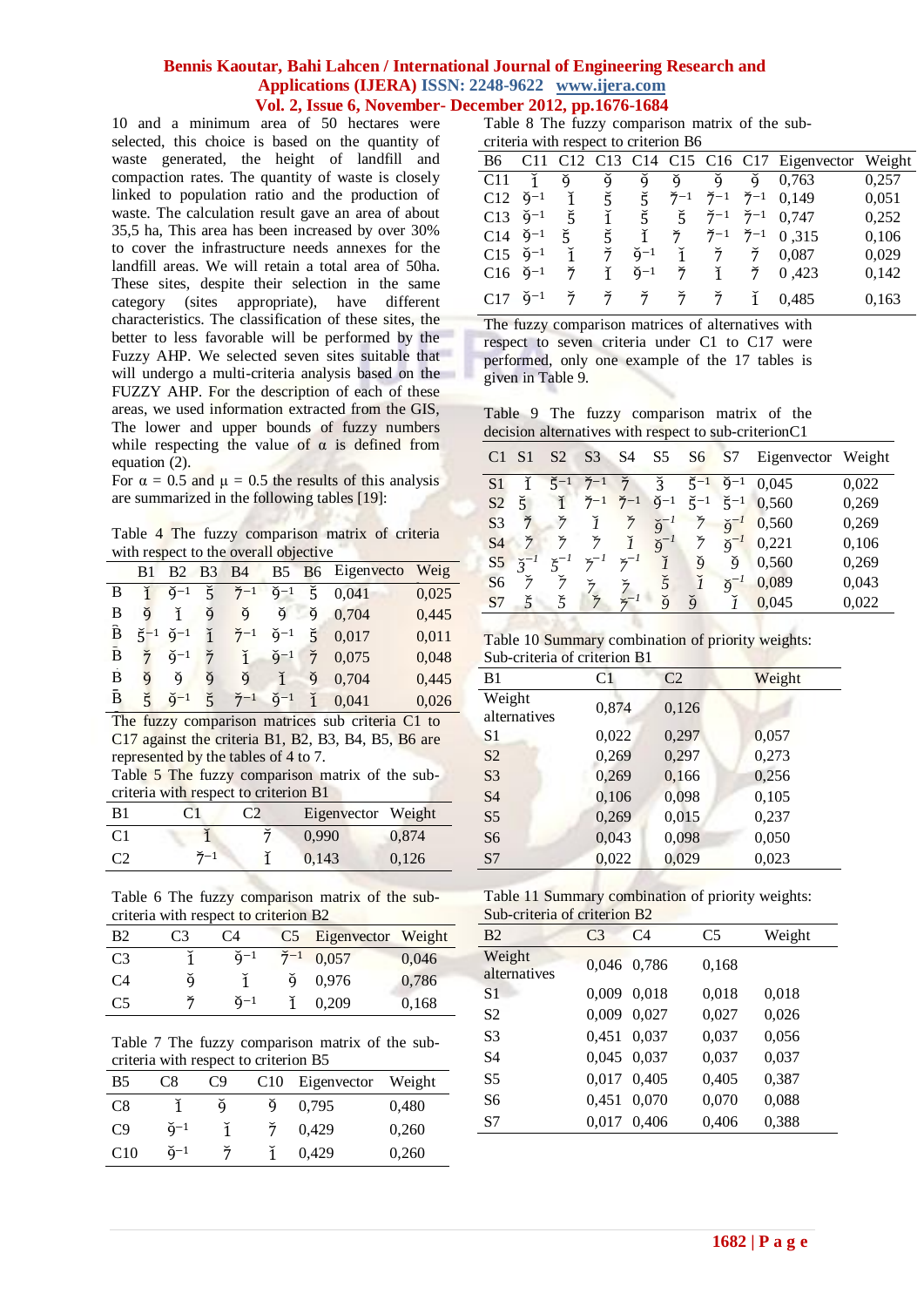Table 12 Summary combination of priority weights: Sub-criteria of criterion B5

| sas emena si chemon de |       |       |       |        |  |  |  |  |
|------------------------|-------|-------|-------|--------|--|--|--|--|
| B <sub>5</sub>         | C8    | C9    | C10   | Weight |  |  |  |  |
| Weight<br>alternatives | 0,480 | 0.260 | 0,260 |        |  |  |  |  |
| S1                     | 0,244 | 0,011 | 0,023 | 0,126  |  |  |  |  |
| S2                     | 0,244 | 0,010 | 0,019 | 0,125  |  |  |  |  |
| S <sub>3</sub>         | 0.244 | 0.312 | 0,315 | 0,280  |  |  |  |  |
| S4                     | 0.244 | 0.312 | 0,315 | 0,280  |  |  |  |  |
| S5                     | 0.007 | 0.022 | 0,007 | 0,011  |  |  |  |  |
| S6                     | 0.01  | 0,312 | 0,315 | 0,168  |  |  |  |  |
| S7                     | 0,007 | 0,021 | 0,006 | 0,010  |  |  |  |  |
|                        |       |       |       |        |  |  |  |  |

Table 13 The fuzzy comparison matrix of the subcriteria with respect to criterion B6

|  | B6 C11 C12 C13 C14 C15 C16 C17                     |  |  | Weight |
|--|----------------------------------------------------|--|--|--------|
|  | \$1 0,432 0,241 0,244 0,008 0,04 0,244 0,31 0,217  |  |  |        |
|  | \$2 0,432 0,241 0,244 0,008 0,04 0,244 0,31 0,217  |  |  |        |
|  | \$3 0,044 0,007 0,008 0,01 0,04 0,244 0,024 0,054  |  |  |        |
|  | \$4 0,023 0,006 0,007 0,244 0,04 0,244 0,024 0,084 |  |  |        |
|  | \$5 0,023 0,241 0,009 0,244 0,28 0,008 0,012 0,117 |  |  |        |
|  | \$6 0,023 0,241 0,244 0,244 0,28 0,01 0,31 0,193   |  |  |        |
|  | \$7 0,023 0,024 0,244 0,244 0,28 0,008 0,012 0,119 |  |  |        |

Table 14 Summary combination of priority weights:

|                                                                                                                                                                                                                                                                                                             | B <sub>1</sub> | B <sub>2</sub>                            | B <sub>3</sub> | <b>B</b> 4              | B <sub>5</sub> | <b>B6</b>   | Weight |
|-------------------------------------------------------------------------------------------------------------------------------------------------------------------------------------------------------------------------------------------------------------------------------------------------------------|----------------|-------------------------------------------|----------------|-------------------------|----------------|-------------|--------|
| Weight                                                                                                                                                                                                                                                                                                      |                |                                           |                |                         |                |             |        |
| alternatives 0,025 0,445 0,011 0,048 0,445 0,026                                                                                                                                                                                                                                                            |                |                                           |                |                         |                |             |        |
| S <sub>1</sub>                                                                                                                                                                                                                                                                                              |                | 0,057 0,018 0.143 0.244 0,126 0,272 0,086 |                |                         |                |             |        |
| S <sub>2</sub>                                                                                                                                                                                                                                                                                              |                | 0,273 0,026 0.101 0.189 0,125 0,272 0,091 |                |                         |                |             |        |
| S <sub>3</sub>                                                                                                                                                                                                                                                                                              |                | 0,256 0,056 0.184 0.081 0,28 0,054 0,163  |                |                         |                |             |        |
| S4                                                                                                                                                                                                                                                                                                          |                | 0,105 0,037 0.143 0.081 0,28 0,074 0,151  |                |                         |                |             |        |
| S5                                                                                                                                                                                                                                                                                                          |                | 0,236 0,387 0.143 0.135 0,011 0,057 0,193 |                |                         |                |             |        |
| S6                                                                                                                                                                                                                                                                                                          | $0.05 -$       |                                           |                | 0,088 0.184 0.135 0,168 |                | 0.166 0.128 |        |
| S7                                                                                                                                                                                                                                                                                                          |                | 0,023 0,388 0.102 0.135 0,01 0,105 0,188  |                |                         |                |             |        |
| $\mathbf{v}$ , $\mathbf{v}$ , $\mathbf{v}$ , $\mathbf{v}$ , $\mathbf{v}$ , $\mathbf{v}$ , $\mathbf{v}$ , $\mathbf{v}$ , $\mathbf{v}$ , $\mathbf{v}$ , $\mathbf{v}$ , $\mathbf{v}$ , $\mathbf{v}$ , $\mathbf{v}$ , $\mathbf{v}$ , $\mathbf{v}$ , $\mathbf{v}$ , $\mathbf{v}$ , $\mathbf{v}$ , $\mathbf{v}$ , |                |                                           |                |                         |                |             |        |

Main criteria of the overall objective

The calculation of eigenvectors and eigenvalues was done using Matlab7.10.0.499 (R2010A). The results show that site 5 is the first rank with a weight of 19% followed by Site 7 with a weight of 18%. Sites 3 and 4 respectively have a weight of 16% and 15%.

The Sites 1 and 2 have similar weights 9%.

# **CONCLUSION**

The present study offered a new siting methodology combining the fuzzy AHP with GIS and remote sensing. The methodology outlined based on geology, hydrology, sociocultural, topography, climatology and land uses criteria can be used as an efficient spatial decision supporting tool to provide politicians, planners and decision makers. A scoring system was employed to represent the severity of these factors. The proposed

system ranks sites using a scale that ranges from 0 to 10, with 10 representing the optimal choice. The GIS analysis requires collecting data from different sources with different formats to create a complete uniform database. Thus, the GIS data should be updated regularly in order to reflect the current situation of an area under investigation. Remote sensing data can assist in providing updated information of the study area. Also, it can support the decision makers to monitor the investigated area by using different dates of satellite images. The planners and the decision-makers can get useful information about the possible locations of landfill sites using this methodology. It is especially useful that the site ranking process allows for easy readjustment of the criteria weights. Overall, GIS offered adequate means to identify seven candidate sites based on this methodology and available data applied in this research; These data were later ranked using intelligent system approach (fuzzy AHP) for selecting a solid waste landfill site. The disadvantage of this method is that the selection of the best candidate site is depends on the experts judgments to defin the factor weights and the grading values.

# **REFERENCES**

- [1] TINI, A., *La gestion des déchets solides ménagers Niamy au Niger : Essai pour une stratégie de gestion durable, Lyon,* 2003.
- [2] Abdoli, M.A., *Recycling of Municipal Solid Wastes. Tehran University, Iran,* 2005.
- [3] Tchobanoglous, G., Theisen, H., Vigil, S.A., *Integrated Solid Waste Management, Engineering Principles and Management Issues*. McGraw-Hill, New York, USA, 1993.
- [4] N. B. Chang, G. Parvathinathan and J. B. Breeden, *Combining GIS with Fuzzy Multicriteria Decision Making for Landfill Siting in a Fast-Growing Urban Region. Journal of Environmental Management, Vol. 87, No. 1, pp. 139-153,* 2008.
- [5] Kontos, T., Komilis, D.P., Halvadakis, C.P., *Siting MSW landfills with a spatial multiple criteria analysis methodology. Waste Management 25, 818–832,* 2005. [6] Mazaher Moeinaddini, *Siting MSW landfill using weighted linear combination and analytical hierarchy process AHP methodology in GIS environment case study, Karaj. Waste Management 30 912– 920,* 2010.
- [7] Saaty, T.L., *The Analytical Hierarchy Process, Planning Priority, Resource Allocation ,*1980*.*
- [8] Chen, S.M., *Evaluating weapon systems using fuzzy arithmetic operations. Fuzzy Sets and Systems 77, 265–276,* 1996.